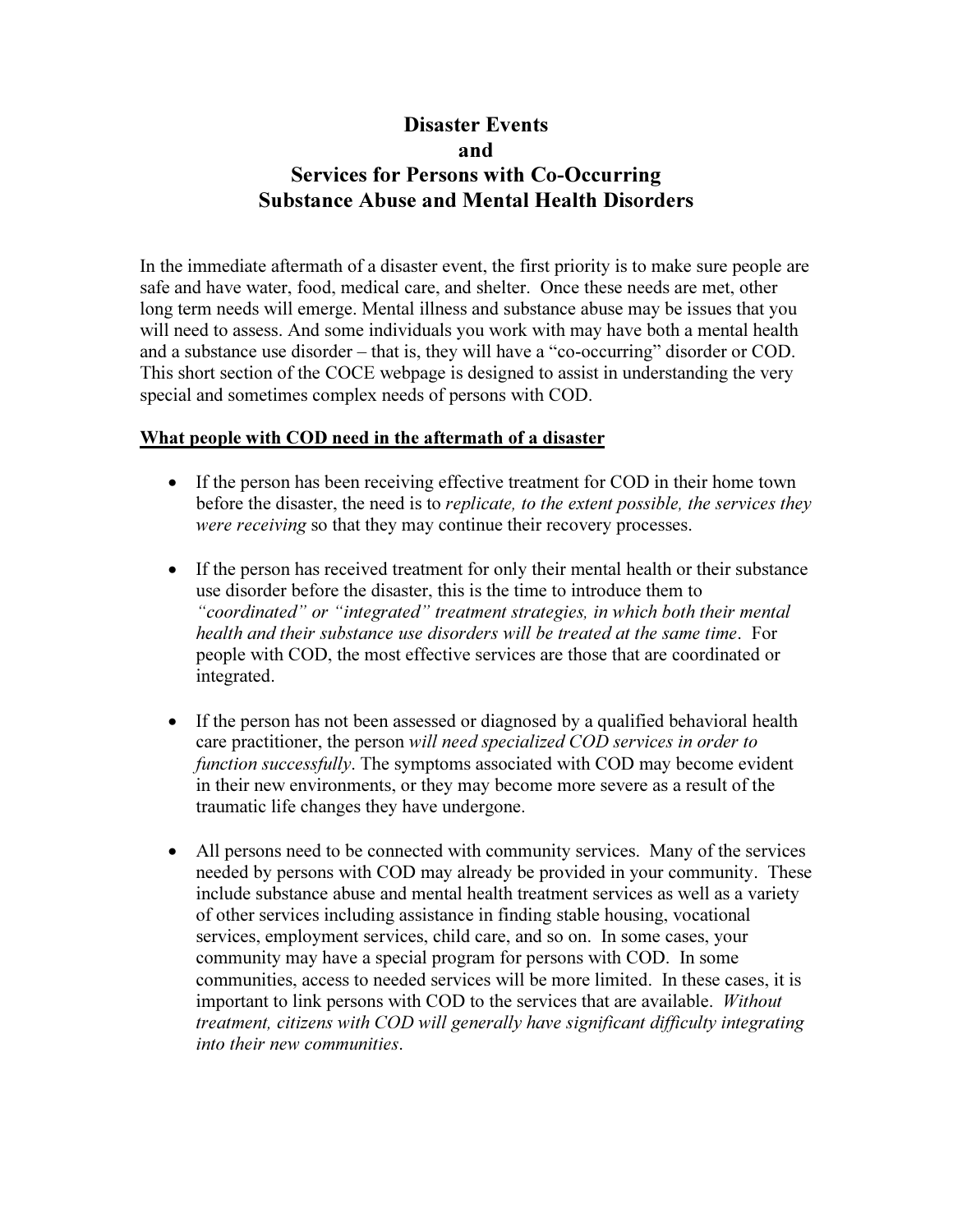The following sections provide some specific information for:

- Families and Other Concerned Non-Professionals
- Healthcare Providers
- Human Service and Other Community Providers

### What Families and Other Concerned Non-Professionals need to know

If you are providing help or housing in the aftermath of a disaster to family members, friends, or persons you did not previously know, you may observe a person showing signs of severe depression, anxiety, or confusion. It is important to know that most people who have experienced a disaster exhibit symptoms of stress. However, most people show remarkable resilience and symptoms ease over the days immediately following the disaster event. If the person does not show gradual improvement in signs of stress, these signs may indicate that the person may have untreated disorders, including substance use disorders, or mental illness, or COD. Evaluation by a trained professional should be sought immediately.

## What Healthcare Providers need to know

The healthcare system is the primary setting in which persons with COD will be identified. Persons with known COD who have been displaced may also seek your services. When encountering an individual you suspect may have a mental or addictive disorder, or both, some basic guidelines should be followed:

- Anticipate the possibility that COD is present and consider both co-occurring disorders as primary. By correctly identifying both disorders and giving them each attention appropriate to their impact on the individual, you will be able to vastly improve their treatment. With COD, there is always a relationship between the two disorders that should be evaluated and managed.
- For the above reasons, treatment will be much more effective if screening, assessment, and treatment planning are integrated from the initial contact with the patient/client.
- If there are no specialized programs for persons with COD in your community, it is imperative that the person with COD receive care from substance abuse and/or mental health provider(s) who are willing and able to engage in coordination and mutual consultation as treatment progresses.

For persons with known COD, every effort should be made to learn the specifics of their treatment regimens prior to displacement. In many cases, medical records will have been destroyed or will be inaccessible, and their home-town caregivers may themselves have been displaced. Here, as much information as possible should be gathered from the consumer, family, and friends. Outcomes will be best when you provide as much continuity as possible under the circumstances.